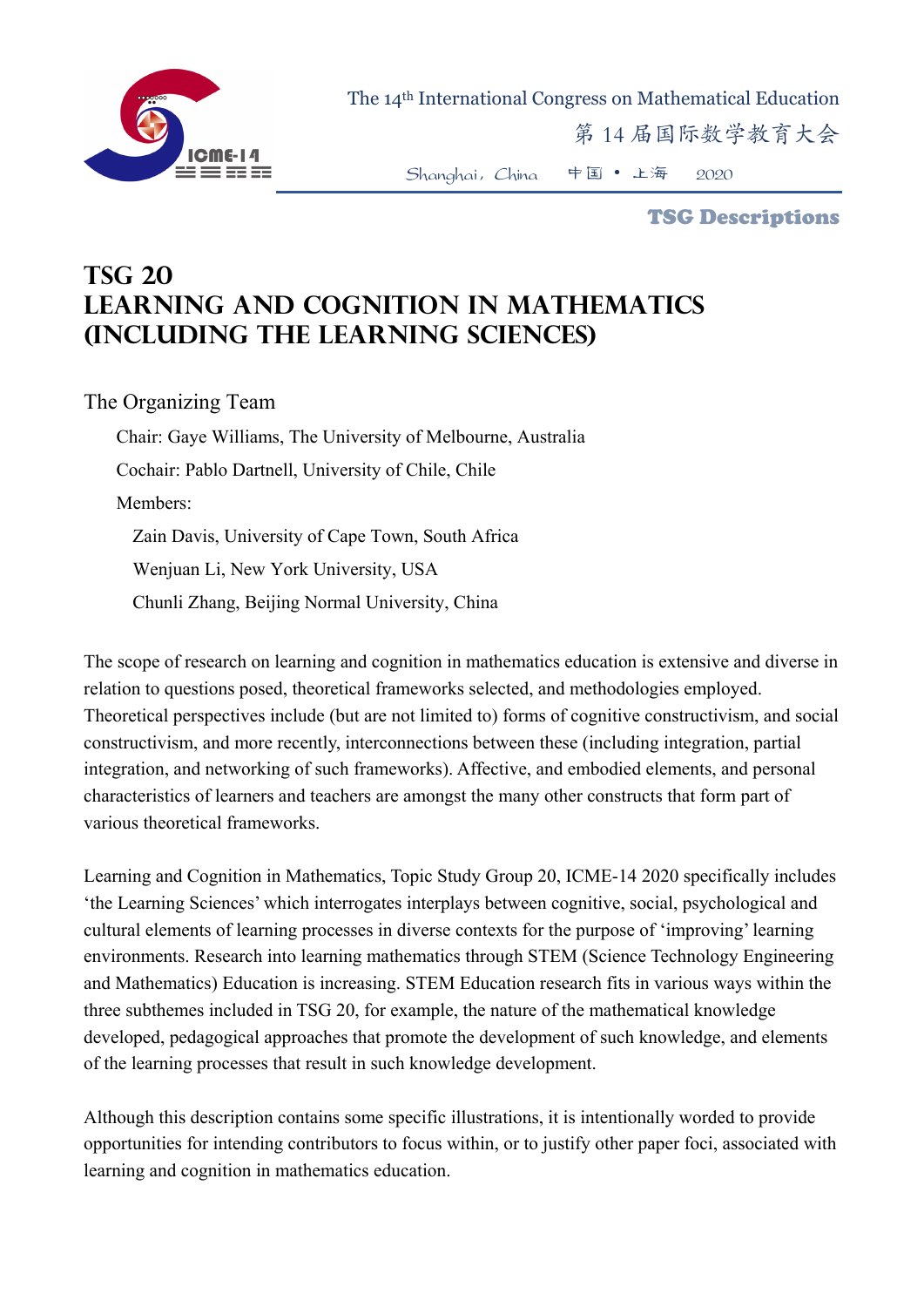## **Subtheme 1:** *Teacher change processes and influences upon them*

Processes of teacher learning, that can enhance student learning of mathematics, have been researched with various theoretical frameworks employed (including but not limited to cognitive, social, belief based, and dispositional frameworks, and interconnections between various of these frameworks). Areas of research into influences on teacher change processes include but are not limited to professional learning models employed, types of pedagogical approaches under focus: teacher controlled or teacher guided learning, and approaches enabling various degrees of student autonomy in the learning of mathematics. Depending on the personal characteristics of the teacher, some approaches may be easier to employ than others. Such personal characteristics include but are not limited to types of knowledge possessed, prior experiences, and whether resilience and / or selfefficacy are possessed. There are many other factors associated with teaching that could become the focus of a submitted paper, as long as that focus can be justified as belonging to TSG 20 Learning and Cognition.

## **Subtheme 2:** *Student learning processes and influences upon these*

Theoretical frameworks employed to study processes of student learning of mathematics include, but are not limited to, those associated with cognitive constructivism, social constructivism, and embodied, cultural, and material conceptions of mathematics cognition. Various combinations of these theoretical framings have also been developed. Influences on the nature of mathematical understandings developed include, but are not limited to, the degree of student autonomy in the learning situation, affective elements of the process, the nature of the learning environment, and personal characteristics of the student. Study of processes associated with the construction of mathematical insights are crucial to this theme because they have been found to build deep mathematical understandings and positive student personal characteristics. Study of learning processes in situations in which students have little to no autonomy is also important as many mathematics teachers employ such pedagogical approaches. Studies of how to increase students' feelings of safety in such controlled learning situations, or decrease the boredom of other students are important areas of research, as is study of learning in particular mathematical situations.

## **Subtheme 3:** *the Learning Sciences*

The Learning Sciences is dedicated to furthering the scientific understanding of *learning processes* for the purpose designing and implementing learning innovations to increase learning opportunities. This research field highlights the social nature of learning and the many different settings in which learning may occur. Studies interrogate various interplays between cognitive, social, psychological and cultural factors in learning processes in diverse contexts. To enable study of learning as it occurs in messy naturalistic settings, creative research designs have been, and continue to be, developed.